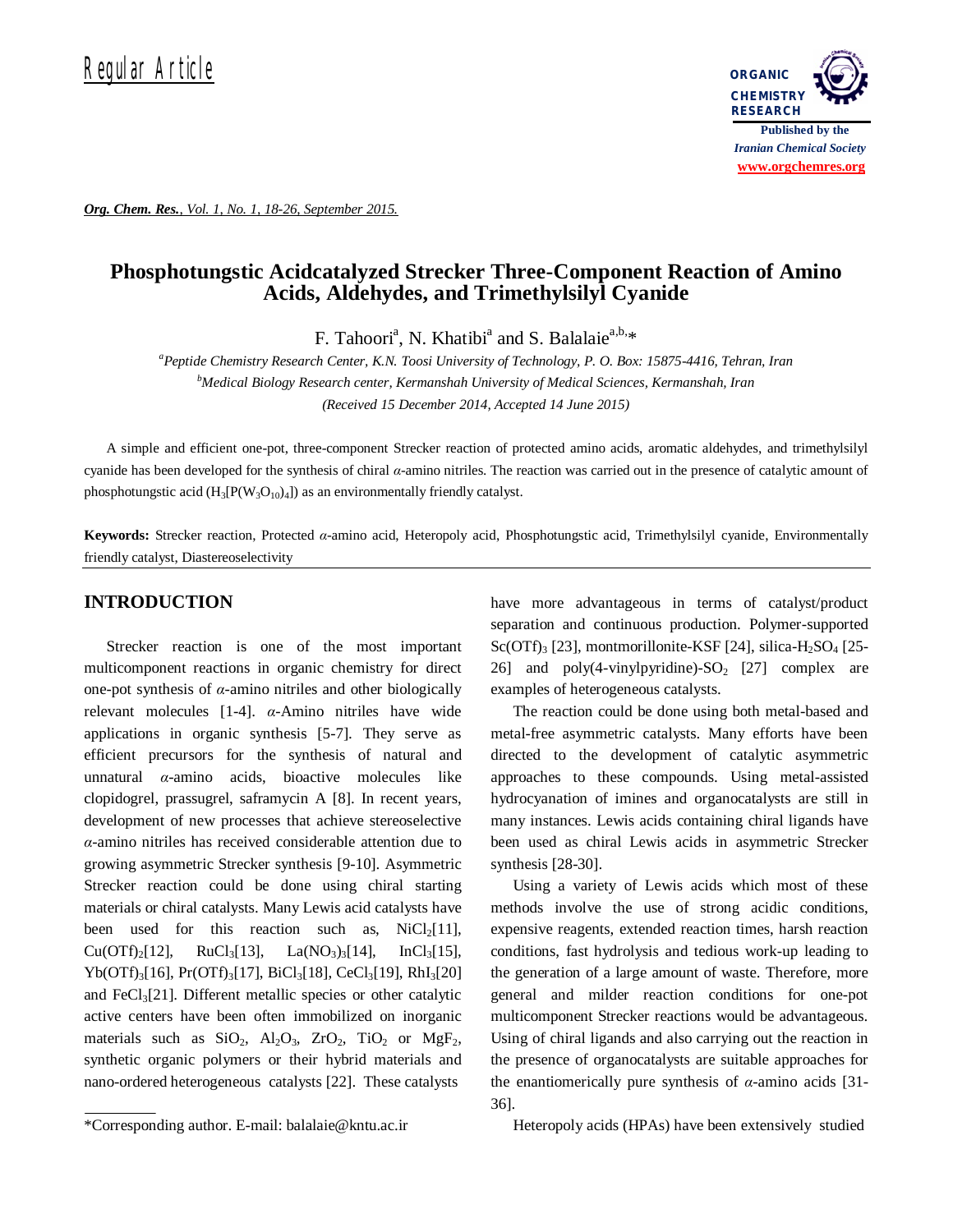as natural acids and catalysts for many reactions and found industrial applications in several processes. HPAs are promising solid acids to replace environmentally harmful liquid acid catalysts such as  $H_2SO_4$ . In solutions, the acidic properties of HPAs are quite well documented in terms of dissociation constants and Hammett acidity function [37- 39]. Phosphotungstic acid is a heteropoly acid with the chemical formula  $H_3PW_{12}O_{40}$ . Phosphotungstic acid is used in histology as a component for staining of cell specimens [40].

In the best of our knowledge, there is only a report about the using of *α*-amino acids in Strecker synthesis [41]. Herein, we wish to report a three-component reaction of methyl ester of α-amino acids, trimethylsilyl cyanide and aromatic aldehydes in the presence of phosphotungstic acid as a heteropoly acid as a green acidic catalyst.

### **EXPERIMENTAL**

Commercially available materials were used without further purification. Melting points were determined on an Electrothermal 9100 apparatus and were uncorrected. IR spectra were obtained on an ABB FT-IR FTLA 2000 spectrometer. <sup>1</sup>H NMR and <sup>13</sup>C NMR spectra were run on Bruker DRX-300 AVANCE spectrometers at 300 MHz for <sup>1</sup>H NMR, 75 MHz for <sup>13</sup>C NMR. DMSO- $d_6$  and CDCl<sub>3</sub> were used as solvent. High resolution mass spectra were recorded on Mass-ESI-POS (Apex Qe-FT-ICR instrument) spectrometer. Mass spectra data were obtained by using *GC-MS Hewlet Packard* (Agilent Technology 5973, EI, 70 eV) instrument.

## **General Procedure for the Synthesis of α-Aminonitriles4a-n**

Phosphotungstic acid (0.3 mg, 10 mol%) was added to a solution of *α*-amino acid methyl ester **1** (1 mmol), aromatic aldehyde **2** (1 mmol), and trimethylsilyl cyanide **3** (0.12 mg,

1.2 mmol) in 10 ml acetonitrile. The mixture was heated under reflux conditions. After completion of the reaction, as indicated by TLC (ethyl acetate/*n*-hexane, 1:3), at first the reaction was filtered, then the solvent was removed under vacuum, and the residue was purified using preparative TLC. The yields of *α*-amino nitriles **4a-n** were 48-81%.

#### **Spectral Data for Compounds 4a-n**

**(4a): Methyl 2(S)-((2-bromophenyl)((R,S)cyano) methylamino)-3-phenylpropanoate, ratio of**  diastereomers (dr 54:46). <sup>1</sup>H NMR (300 MHz, CDCl<sub>3</sub>)  $\delta$  = 2.22 (*brs*, 1H, NH, diastereomer A), 2.50 (*brs*, 1H, NH, diastereomer B), 2.89-2.99 (*m*, 2H, NCH-C $H^{\beta}$ , mixture of two diastereomers), 3.05 (*dd*, 1H, *J* = 13.7 Hz, *J* = 5.6 Hz, NCH-CH β , diastereomer A), 3.11 (*dd*, 1H, *J* = 13.7 Hz, *J* = 5.7 Hz, NCH-C $H^{\beta}$ , diastereomerB), 3.67 (s, 3H, -OMe, diastereomer A), 3.74 (*s*, 3H, -OMe, diastereomer B), 3.62- 3.80 (*m*, 1H, CH<sup>a</sup>, diastereomer A), 3.85-3.90 (*m*, 1H, CH<sup>a</sup> diastereomer B), 5.08 (*s*, 1H, CHCN, diastereomer A), 5.21 (*s*, 1H, CHCN, diastereomer B), 7.17-7.34 (*m*, 12H, H-Ar, mixture of two diastereomers A, B), 7.48 (*d*, 1H, *J* = 1.6 Hz, H-Ar, diastereomer A), 7.51 (*d*, 1H, *J* = 1.6 Hz, H-Ar, diastereomer B), 7.54 (*t*, 2H, *J* = 1.7 Hz, H-Ar, diastereomer A), 7.57 (*t*, 2H, *J* = 1.6 Hz, H-Ar, CH2Phe, diastereomer B) ppm.

<sup>13</sup>C NMR (75 MHz, CDCl<sub>3</sub>)  $\delta$  = 39.2, 39.6 (CH<sub>2</sub>), 52.1, 52.2 (CH-CN), 52.6, 52.7 (-OMe), 59.7, 60.4 (CHα), 117.8, 118.0 (CN), 126.7, 127.1, 128.1, 128.2, 128.5, 128.7, 129.2, 129.3, 129.4, 129.6, 130.8, 130.9, 133.4, 133.6, 133.7, 133.8 (C-Ar), 173.2, 173.5(C=O) ppm. HR-Mass (ESI) *m/z*: for  $C_{18}H_{19}$  BrN<sub>2</sub>O<sub>2</sub> [M+H]<sup>+</sup> found :373.05496, Calcd.: 373.05491.

**(4b): Methyl 2(S)-((4-chlorophenyl)((R,S)cyano) methylamino)-3-phenylpropanoate, ratio of diastereomers (dr 64:36).** <sup>1</sup>H NMR (300 MHz, CDCl<sub>3</sub>)  $\delta$  = 2.32 (*brs*, 2H, NH, mixture of two diastereomers), 2.89 (*dd*, 2H,  $J = 13.7, 8.1$  Hz, NCH-C $H^{\beta}$ , mixture of two



*Scheme 1.* Strecker reaction of amino acids methyl ester, aldehydes and trimethylsilyl cyanide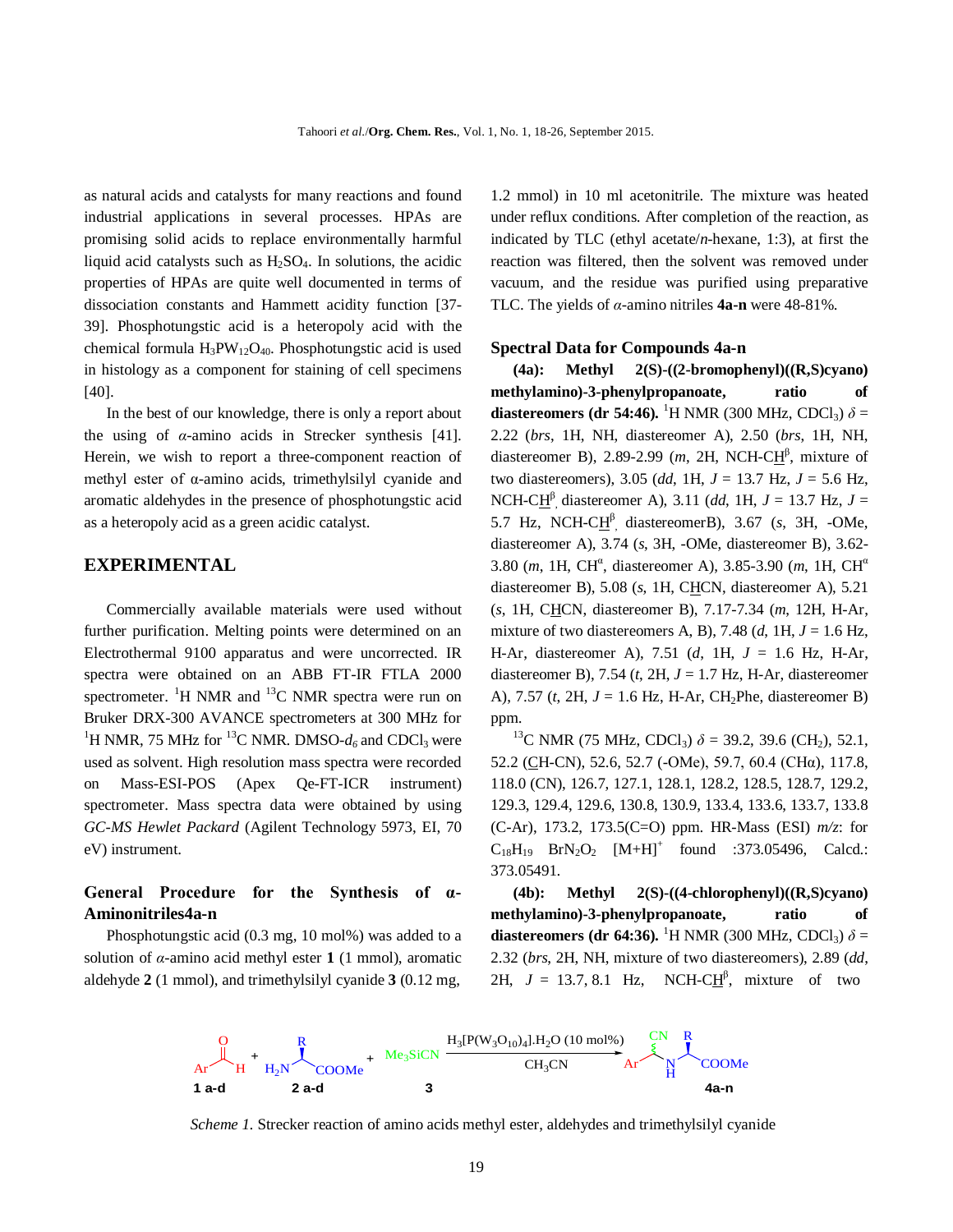diastereomers), 3.09 (*dd*, 2H, *J* = 13.6, 5.2 Hz, NCH-C<u>H</u><sup>β</sup>, mixture of two diastereomers), 3.63 (*dd*, 1H, *J* = 8.3, 5.2 Hz, CH<sup>a</sup>, diastereomer A), 3.73 (s, 3H, -OMe, diastereomer A), 3.76 (*s*, 3H, -OMe, diastereomer B), 3.76-3.80 (*m*, 1H, CH<sup>a</sup>, diastereomer B), 4.50 (s, 1H, -CHCN, diastereomer A), 4.82 (*s*, 1H, -CHCN, diastereomer B), 7.13 (dd, 2H, *J* = 5.8, 1.9 Hz, H-Ar(Phe) mixture of two diastereomers), 7.19 (*dd*, 4H,  $J = 7.9$ , 1.6 Hz, H-Ar(Phe) mixture of two diastereomers), 7.26 (dd, 2H, *J* = 4.2, 1.1 Hz, H-Ar, mixture of two diastereomers), 7.30 (d, 10H, *J* = 5.1 Hz, H-Ar, mixture of two diastereomers) ppm.

<sup>13</sup>C NMR (75 MHz, CDCl<sub>3</sub>)  $\delta$  = 39.5, 39.7 (CH<sub>2</sub>), 52.1, 52.2 (CH-CN), 52.3, 52.6 (-OMe), 59.4, 60.5 (CH<sup>a</sup>), 118.0, 118.3 (CN), 127.0, 127.1, 128.4, 128.6, 128.7, 128.8, 128.9, 129.1, 129.2, 129.4, 129.6, 129.7, 132.7, 132.8, 135.1, 135.2, 136.1, 136.7 (C-Ar), 173.5, 173.6 (C=O) ppm. HR-Mass (ESI)  $m/z$ : for  $C_{18}H_{18}CIN_2O_2$  [M+H]<sup>+</sup> found: 329.10544, Calcd.: 329.10537. C<sub>18</sub>H<sub>17</sub>ClN<sub>2</sub>NaO<sub>2</sub> [M+Na]<sup>+</sup> found: 351.08740, Calcd.: 351.08734;  $C_{18}H_{17}ClKN_2O_2$ [M+K]<sup>+</sup> found: 367.06136, Calcd.: 367.06130.

**(4c): Methyl 2(S)-((R,S)cyano(4-cyanophenyl) methylamino)-3-phenylpropanoate, ratio of**  diastereomers (dr 59:41). <sup>1</sup>H NMR (300 MHz, CD<sub>3</sub>Cl)  $\delta$  = 3.08 (*dd*, 1H,  $J = 5.3$ , 1.6 Hz, -NCH-C $H^{\beta}$ , diastereomer A), 3.12 (*dd*, 1H,  $J = 5.4$ , 1.8 Hz, -NCH-C $H^{\beta}$ , diastereomer B), 3.83-3.87  $(m, 2H, CH^{\alpha}, m$  ixture of two diastereomers), 3.72 (*s*, 3H, -OMe, diastereomer A), 3.74 (*s*, 3H, -OMe, diastereomer B), 3.85 (dd, 1H,  $J = 8.0$ , 5.4 Hz, CH<sup>a</sup>, diastereomer B), 4.54 (*s*, CHCN, diastereomer A), 4.84 (*s*, CHCN, diastereomer B), 7.14-7.36 (*m*, 10H, H-Ar, mixture of two diastereomers), 7.80 (*s*, 4H, H-Ar, diastereomer A), 7.88 (*d*, 2H, *J* = 8.3 Hz, H-Ar, diastereomer B), 8.29 (*d*, 2H,  $J = 8.3$  Hz, H-Ar, diastereomer B) ppm.

<sup>13</sup>C NMR (75 MHz, CDCl<sub>3</sub>)  $\delta$  = 39.4, 39.7 (CH<sub>2</sub>), 52.2, 52.9 (CH-CN), 53.0, 53.3 (-OMe), 59.6, 60.4 (CH<sup>a</sup>), 110.1  $(C_{Ar}$ -CN), 116.7, 117.0 (CH-CN), 118.4, 118.6 (C<sub>Ar</sub>-CN), 127.0, 127.1, 127.4,127.5,128.5, 128.6, 128.7, 128.8, 128.9, 129.0, 129.1, 129.3, 129.4, 129.7, 131.6, 132.8, 132.9, 133.2, 135.6, 136.1, 136.4, 136.8 (C-Ar), 173.5, 173.6 (C=O) ppm. HR-Mass (ESI)  $m/z$ : for C<sub>19</sub>H<sub>18</sub>N<sub>3</sub>O<sub>2</sub> [M+H]<sup>+</sup> found: 320.12620, Calcd.: 320.12583.  $C_{19}H_{17}KN_3O_2$ [M+K]<sup>+</sup> found: 358.24045, Calcd.: 358.24062.

**(4d): Methyl 2(S)-((R,S)cyano(4-nitrophenyl) methylamino)-3-phenylpropanoate (dr 52:48).** <sup>1</sup>H NMR

(300 MHz, CDCl<sub>3</sub>)  $\delta = 3.25$  (dd, 2H,  $J = 13.6$ , 9.2 Hz, NCH-CH β , diastereomer A), 3.56 (*dd*, 2H, *J* = 13.6, 4.3 Hz, NCH-CH<sup>β</sup>, diastereomer B), 3.81 (*s*, 6H, -OMe, mixture of two diastereomers),  $3.75 - 3.90$  (*m*,  $2H$ ,  $CH^{\alpha}$ , mixture of two diastereomers), 4.87 (*d*, 1H, *J* = 4.4 Hz, CHCN, diastereomer A), 4.90 (*d*, 1H, *J* = 4.4 Hz, -CHCN, diastereomer B), 7.14 (*dd*, 2H, *J* = 7.6, 1.9 Hz, H-Ar, mixture of two diastereomers), 7.25 ( $d$ , 2H,  $J = 8.1$  Hz, H-Ar, mixture of two diastereomers), 7.34 (*dd*, 1H, *J* = 6.5, 2.9 Hz, H-Ar, mixture of two diastereomers), 8.13  $(d, 2H, J =$ 8.8 Hz, H-Ar, mixture of two diastereomers), 8.32 (*d*, 2H, *J*  $= 8.8$  Hz, H-Ar, mixture of two diastereomers) ppm.

<sup>13</sup>C NMR (75 MHz, CDCl<sub>3</sub>)  $\delta$  = 39.7, 39.8 (CH<sub>2</sub>), 52.5, 52.6 (CH-CN), 53.4 (-OMe), 71.7 (CHα), 113.3, 114.3 (CN), 123.4, 126.9, 127.0, 128.2, 128.4, 128.6, 128.8, 129.2, 129.3, 129.8, 130.3, 136.3, 136.6 (C-Ar), 173.5, 173.6 (C=O) ppm. HR-Mass (ESI)  $m/z$ : for C<sub>18</sub>H<sub>19</sub>N<sub>3</sub>O<sub>4</sub> [M+H]<sup>+</sup> found: 340.12071, Calcd.: 340.12068.

**(4e): Methyl 2(S)-(((2-bromophenyl)((R,S)cyano) methyl)amino)-3-methylbutanoate, ratio of two**  diastereomers (dr 63:37). <sup>1</sup>H NMR (300 MHz, CDCl<sub>3</sub>)  $\delta$  = 0.88 (*d*, 6H, *J* = 6.9 Hz, CH3, diastereomer A), 0.93 (*d*, 6H,  $J = 6.9$  Hz, CH<sub>3</sub>, diastereomer A), 1.97 (*heptet*, 1H, CH<sup>β</sup>, diastereomer A), 2.35 (*brs*, 1H, CH<sup>β</sup>, diastereomer B), 3.13  $(d, 1H, J = 5.6 Hz, CH^{\alpha},$  diastereomer A), 3.31  $(d, 1H, J = 1)$ 5.6 Hz, CH<sup>a</sup>, diastereomer B), 3.68 (s, 3H, -OMe, diastereomer A), 3.76 (*s*, 3H, -OMe, diastereomer B), 5.12 (*s*, 1H, CHCN, diastereomer A), 5.20 (*s*, 1H, CHCN, diastereomer B), 7.23-7.28 (*m*, 2H, H-Ar, mixture of two diastereomers), 7.36-7.45 (*m*, 2H,H-Ar, mixture of two diastereomers), 7.59 (*d*, 2H, *J* = 7.9 Hz, H-Ar, mixture of two diastereomers), 7.67 (*t*, 2H, *J* = 8.0 Hz, H-Ar, mixture of two diastereomers) ppm.

<sup>13</sup>C NMR (75 MHz, CDCl<sub>3</sub>)  $\delta$  = 17.9, 18.1, 19.2, 19.3  $(CH(\underline{CH}_3)_2)$ , 31.6, 32.0  $(\underline{CH}(CH_3)_2)$ , 51.9, 52.0  $(\underline{CH}-CN)$ , 53.0, 53.5 (-OMe), 64.0, 64.9 (CHα), 118.1, 118.2 (CN), 123.4, 123.9, 128.1, 129.3, 129.9, 130.8, 130.9, 133.4, 133.5, 134.0 (C Ar), 174.1, 174.2 (C=O) ppm. Mass-EI (70 ev)  $C_{14}H_{17}BrN_2O_2$  [M]<sup>+</sup> = 325.

**(4f): Methyl 2(S)-(((4-chlorophenyl)((R,S)cyano) methyl)amino)-3-methylbutanoate (dr 52:48).** <sup>1</sup>H NMR (300 MHz, CDCl<sub>3</sub>)  $\delta = 0.87$  (*d*, 3H, *J* = 6.9 Hz, CH3,diastereomer A), 0.91 (*d*, 3H, *J* = 6.9 Hz, CH3, diastereomer A),  $0.96$  (*d*,  $3H$ ,  $J = 6.9$  Hz, CH<sub>3</sub>, diastereomer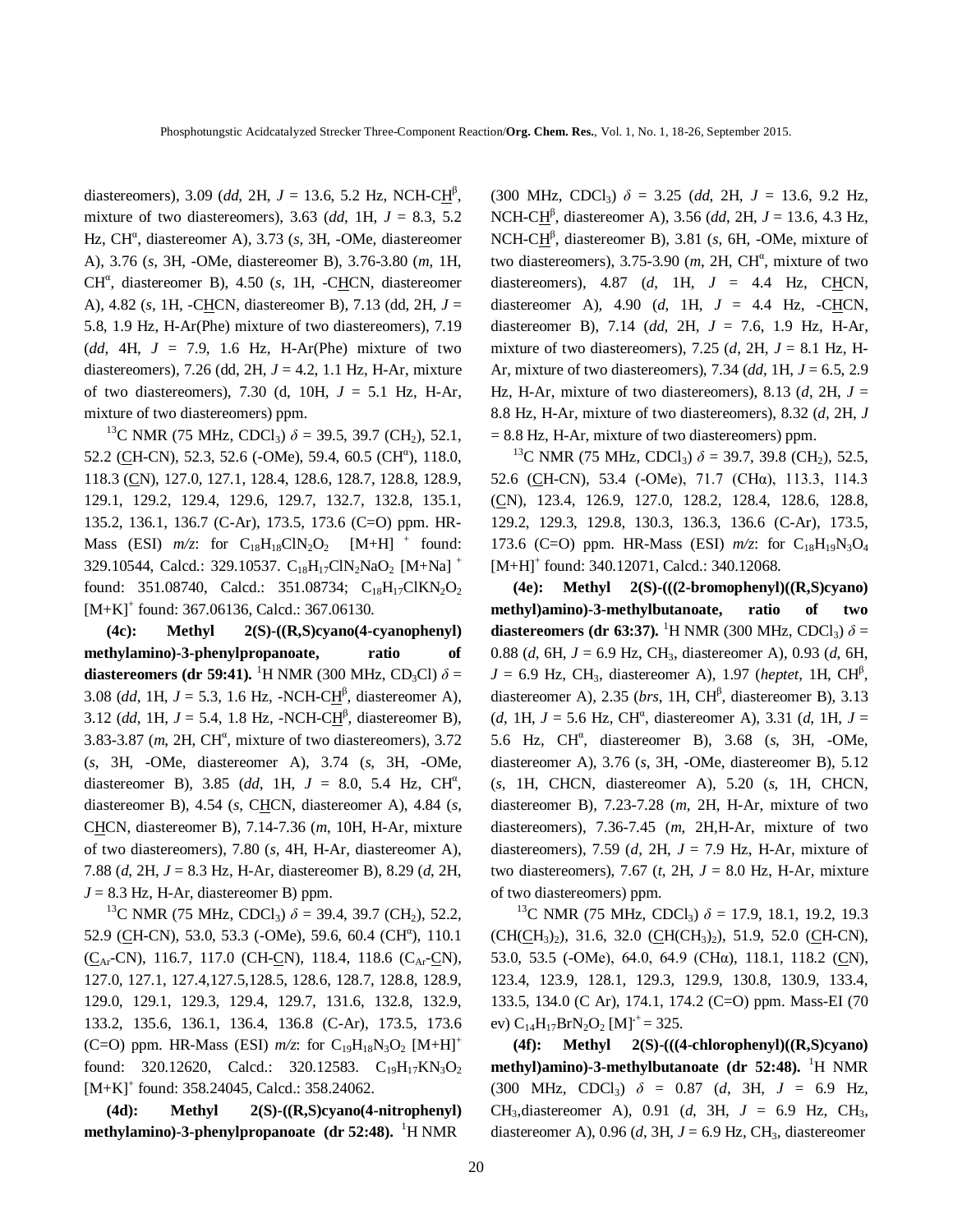B), 0.98 (*d*, 3H, *J* = 6.9 Hz, CH3, diastereomer B), 1.94-2.07 (m, 1H, CH(CH<sub>3</sub>)<sub>2</sub>, diastereomer A), 2.28-2.31 (m, 1H,  $C\underline{H}(CH_3)_2$ , diastereomer B), 3.11 (*brs*, 1H,  $CH^{\alpha}$ , diastereomer A), 3.29 (*brs*, 1H, CH<sup>a</sup>, diastereomer B), 3.76 (*s*, 3H, -OMe, diastereomer A), 3.78 (*s*, 3H, -OMe, diastereomer B), 4.67 (*s*, 1H, CHCN, diastereomer A), 4.77 (*s*, 1H, CHCN, diastereomer B), 7.37 (*d*, 2H, *J* = 2.3 Hz, H-Ar, diastereomer A), 7.40 (*d*, 2H, *J* = 2.3 Hz, H-Ar, diastereomer A), 7.46 (*d*, 2H, *J* = 6.6 Hz, CHAr, diastereomer B), 7.50 (d, 2H, *J* = 6.6 Hz, H-Ar, diastereomer B).

<sup>13</sup>C NMR (75 MHz, CDCl<sub>3</sub>)  $\delta$  = 17.8, 18.0, 19.2  $(CH(CH<sub>3</sub>)<sub>2</sub>), 31.6, 31.9 (CH(CH<sub>3</sub>)<sub>2</sub>), 52.0, 52.8 (CH-CN),$ 53.4 (-OMe), 63.9, 65.0 (CH<sup>a</sup>), 118.2, 118.3 (CN), 128.9, 129.1, 129.2, 129.4, 130.9, 133.1, 135.2, 135.3 (C-Ar), 174.2, 174.3 (C=O) ppm. Mass-EI (70 ev)  $C_{14}H_{17}CIN_2O_2$  $[M]$ <sup> $+$ </sup> = 281.

**(4g): Methyl 2(S)-(((R,S)cyano(4-cyanophenyl) methyl)amino)-3-methylbutanoate (dr 51:49).** <sup>1</sup>H NMR (300 MHz, CDCl<sub>3</sub>)  $\delta = 0.99$  (*d*, 3H,  $J = 6.6$  Hz, CH<sub>3</sub>, diastereomer A),  $1.02$  (*d*,  $3H$ ,  $J = 6.6$  Hz, CH<sub>3</sub>, diastereomer A), 1.25-1.28 (m, 6H, 2CH3, diastereomer B), 2.24-2.35 (m, 2H, C $H$ (CH<sub>3</sub>)<sub>2</sub>, mixture of two diastereomers), 3.69-3.77  $(m, 1H, CH^{\alpha},$  diastereomer A), 3.79 (s, 6H, -OMe, mixture of two diastereomers),  $3.81 - 3.92$  (m, 1H, CH<sup>a</sup>, diastereomer B), 4.76 (d, 1H, *J* = 4.8 Hz, CHCN, diastereomer A), 4.79 (d, 1H, *J* = 4.8 Hz, CHCN, diastereomer B), 7.73 (d, 2H, *J* = 6.7 Hz, H-Ar, diastereomer A), 7.78 (d, 2H, *J* = 7.8 Hz, H-Ar, diastereomer B), 7.91 (d, 2H, *J* = 8.3 Hz, H-Ar, diastereomer A), 8.17 (d, 2H, *J* = 8.3 Hz, H-Ar, diastereomer B) ppm.

<sup>13</sup>C NMR (75 MHz, CDCl<sub>3</sub>)  $\delta$  = 17.8, 17.9, 18.5, 19.2  $(CH(CH_3)_2)$ , 31.5, 32.0  $(CH(CH_3)_2)$ , 52.1, 52.7 (CH-CN), 53.7 (-OMe), 63.9, 65.4 (CH<sup>α</sup>), 113.4 (C<sub>Ar</sub>-CN), 117.5, 117.6 (C<sub>Ar</sub>-CN), 118.1 (CH-CN), 128.1, 128.3, 128.7, 128.9, 132.3, 132.4, 132.7, 132.8, 139.5, 139.6 (C-Ar), 173.9, 174.2 (C=O) ppm. Mass-EI (70 ev)  $C_{15}H_{17}N_3O_2$  $[M]$ <sup>+</sup>= 271.

**(4h): Methyl 2(S)-(((R,S)cyano(4-nitrophenyl)methyl) amino)-3-methylbutanoate (dr 78:22).** <sup>1</sup>H NMR (300 MHz, CDCl3) *δ* = 1.02 (*d*, 3H, *J* = 5.8 Hz, CH3, diastereomer A),  $1.04$  (*d*,  $3H$ ,  $J = 5.8$  Hz, CH<sub>3</sub>, diastereomer B), 1.24-1.27 (*brs*, 6H, 2CH3, diastereomer B), 1.99-2.03 (*m*, 1H, CH(CH<sub>3</sub>)<sub>2</sub>, diastereomer A), 2.53-2.64 (*m*, 1H,

 $C\underline{H}(CH_3)_2$ , diastereomer B), 3.30 (*d*, 1H,  $J = 5.4$  Hz,  $CH^a$ , diastereomer A), 3.38 (*d*, 1H, *J* = 5.6 Hz, diastereomer B), 3.75 (*s*, 3H, -OMe, diastereomer A), 3.80 (*s*, 3H, -OMe, diastereomer B), 4.47 (*s*, 1H, CHCN, diastereomer A), 4.51 (*d*, 1H, *J* = 5.4 Hz, CHCN, diastereomer B), 8.17 (*d*, 1H, *J* = 8.5 Hz, H-Ar, diastereomer A), 8.23 (*d*, 1H, *J* = 8.4 Hz, H-Ar, diastereomer A), 8.24 (*d*, 1H, *J* = 9.1 Hz, H-Ar, diastereomer B), 8.35 (*d*, 1H, *J* = 8.6 Hz, H-Ar, diastereomer B) ppm.

## **<sup>13</sup>C NMR Data for Pure Diastereomer A**

<sup>13</sup>C NMR (75 MHz, CDCl<sub>3</sub>)  $\delta$  = 18.1, 19.4 (CH (CH<sub>3</sub>)<sub>2</sub>), 29.7 (CH (CH<sub>3</sub>)<sub>2</sub>, 52.6 (CH-CN), 64.9 (-OMe), 66.3 (CH<sup>a</sup>), 109.0, 124.1, 129.0, 138.0, 142.0 (C-Ar), 169.6 (C=O) ppm.

**(4i): Methyl 2(S)-(((2-bromophenyl) ((R,S) cyano) methyl)amino)-3-(1***H***-indol-3-yl)propanoate (dr 56:44).**  <sup>1</sup>H NMR (300 MHz, CDCl<sub>3</sub>)  $\delta$  = 3.03-3.13 (*m*, 2H, CH<sub>2</sub>, mixture of two diastereomers), 3.22-3.32 (*m*, 2H, CH2, mixture of two diastereomers), 3.74 (*s*, 3H, -OMe, diastereomer A), 3.82 (*s*, 3H, -OMe, diastereomer B), 3.86  $(dd, 1H, J = 8.1, 5.0 Hz, CH<sup>a</sup>, diastereomer A), 4.00 (dd,$ 1H,  $J = 10.9$ , 4.2 Hz, CH<sup>a</sup>, diastereomer B), 5.84 (s, 1H, CHCN, diastereomer A), 5.85 (*s*, 1H, CHCN, diastereomer B), 6.89-7.59 (*m*, 18H, H-Ar, mixture of two diastereomers), 10.36 (*s*, 1H, NH indole).

<sup>13</sup>C NMR (75 MHz, CDCl<sub>3</sub>)  $\delta$  = 28.9, 29.2 (CH<sub>2</sub>), 52.2, 52.6 (CH-CN), 58.9 (-OMe), 59.3 (CH<sup>a</sup>), 110.5 (Cq, indole), 111.2 (CH-Ar), 118.2, 118.6 (CN), 118.7, 119.6, 119.7, 122.2, 122.3, 122.9, 123.1, 127.3, 128.1, 129.2, 129.5, 130.7, 133.4, 133.5, 136.1, 136.2 (C-Ar), 173.5, 173.8 (C=O) ppm.

**(4j): Methyl 2(S)-(((4-chlorophenyl) ((R,S) cyano) methyl)amino)-3-(1***H***-indol-3-yl)propanoate (dr 51:49).**  <sup>1</sup>H NMR (300 MHz, MeOD)  $\delta = 3.04$  (dd, 1H,  $J = 7.2, 2.8$ ) Hz, CH2, diastereomer A), 3.08 (*dd*, 1H, *J* = 7.2, 2.7 Hz, CH<sub>2</sub>, diastereomer B), 3.12-3.21 (*m*, 2H, CH<sub>2</sub>, mixture of two diastereomers), 3.57 (*s*, 3H, -OMe, diastereomer A), 3.62 (*s*, 3H, -OMe, diastereomer B), 3.66 (*t*, 1H, *J* = 6.6 Hz, CH<sup>a</sup>, diastereomer A), 3.73 (ABq, 1H,  $J = 6.6$  Hz, CH<sup>a</sup>, diastereomer B), 4.83 (*s*, 1H, CHCN, diastereomer A), 4.95 (*s*, 1H, CHCN, diastereomer B), 7.02 (*s*, 1H, =CH indole, diastereomer A), 7.04 (*s*, 1H, =CH indole, diastereomer B), 7.07 (*m*, 1H, H-Ar, diastereomer A), 7.10 (*m*, 1H, H-Ar, diastereomer B), 7.24 (*d*, 1H, *J* = 8.8 Hz, H-Ar,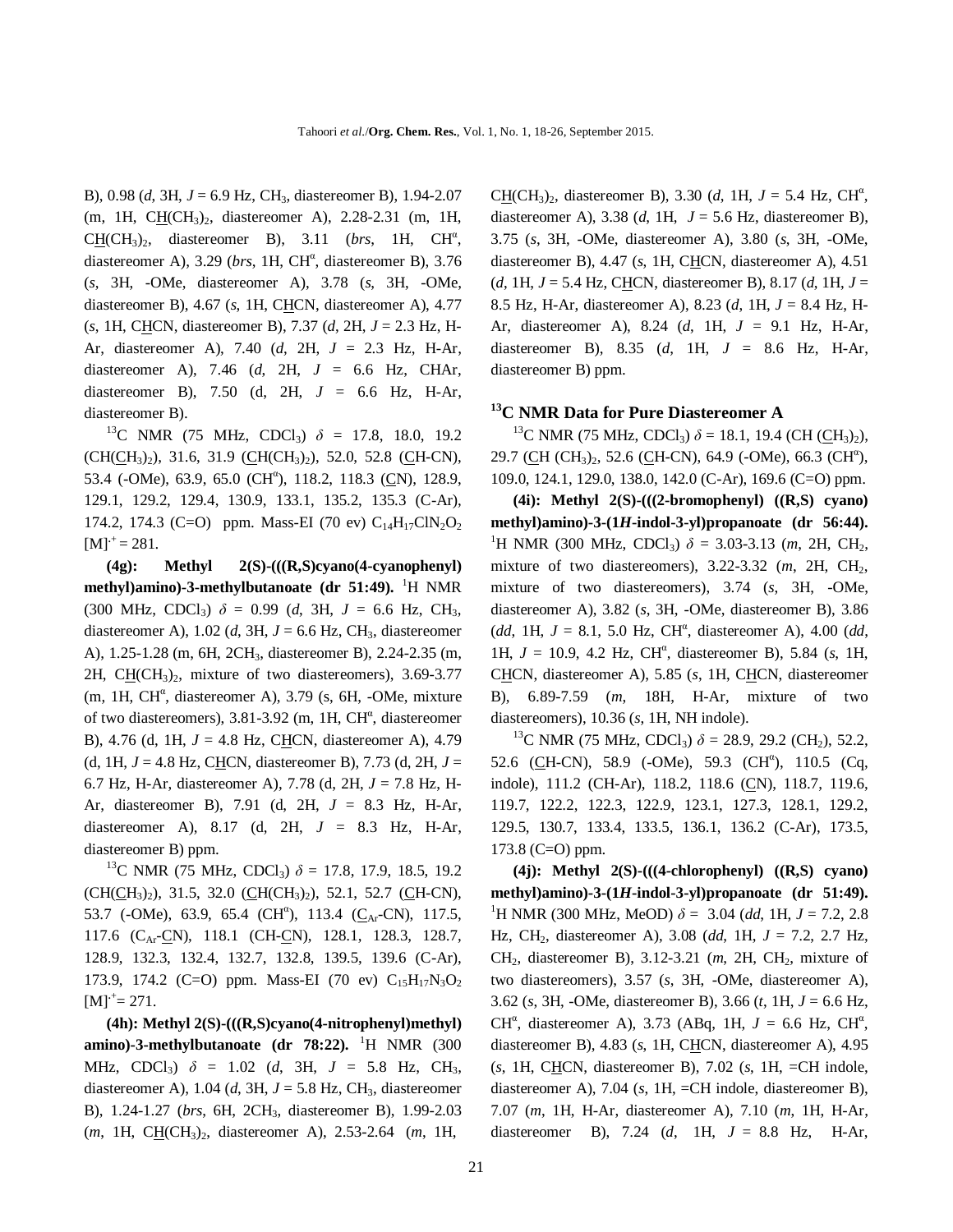diastereomer A), 7.31 (*d*, 1H, *J* = 9.0 Hz, H-Ar, diastereomer B), 6.90-7.10 (*m*, 8H, H-Ar, indole, mixture of two diastereomers) ppm.

<sup>13</sup>C NMR (75 MHz, MeOD)  $\delta$  = 30.2, 30.4 (CH<sub>2</sub>), 52.9, 53.0 (CH-CN), 58.0, 59.1 (-OMe), 60.5, 61.4 (CH<sup>a</sup>), 110.7, 110.8 (Cq-indole), 112.1, 112.3 (CH-Ar), 118.7 (CN), 119.2, 119.3, 119.7, 119.8, 119.9, 122.4, 124.5, 124.6, 128.6, 129.7, 129.8, 129.9, 130.1, 130.2, 135.0, 135.3, 135.7, 135.8, 138.0, 138.2 (C-Ar), 175.7, 175.8 (C=O) ppm.HR-Mass (ESI)  $m/z$ : for  $C_{20}H_{20}$  ClN<sub>3</sub>O<sub>2</sub> [M+H]<sup>+</sup> found: 368.11622, Calcd. 368.11617.

**(4k): Methyl 2(S)-(((R,S) cyano(4-cyanophenyl) methyl)amino)-3-(1***H***-indol-3-yl) propanoate (dr 71:29).**  <sup>1</sup>H NMR (300 MHz, MeOD)  $\delta$  = 3.12 (dd, 2H, J = 14.6, 7.0 Hz, CH2 mixture of two diastereomers), 3.28-3.30 (*m*, 2H, CH2 mixture of two diastereomers), 3.75 (*s*, 3H, -OMe, diastereomer A), 3.85 (*s*, 3H, -OMe, diastereomer B), 4.04- 4.08 (*m*, 1H, CH<sup>a</sup>, diastereomer A), 4.25-4.29 (*m*, 1H, CH<sup>a</sup>, diastereomer B), 5.61 (*s*, 1H, CHCN, diastereomer A), 5.68 (*s*, 1H, CHCN, diastereomer B), 7.03 (*t*, 1H, *J* = 7.4 Hz, H-Ar, indole), 7.07-7.10 (*m*, 2H, H-Ar, indole, diastereomer A), 7.23 (*t*, *J* = 7.1 Hz, H-Ar, indole, diastereomer B), 7.44 (*s*, 1H, =CH indole, diastereomer A), 7.47 (*s*, 1H, =CH indole, diastereomer B), 7.48 (*d*, 2H, *J* = 8.1 Hz, H-Ar, diastereomer A), 7.58 (*d*, 2H, *J* = 7.8 Hz, H-Ar, diastereomer B), 7.71 (*d*, 2H, *J* = 8.0 Hz, H-Ar, diastereomer A), 7.78 (*d*, 2H, *J* = 7.8 Hz, H-Ar, diastereomer B) ppm.

<sup>13</sup>C NMR (75 MHz, MeOD)  $\delta$  = 30.4, 30.7 (CH<sub>2</sub>), 53.2, 53.3 (CH-CN), 55.4, 57.7 (-OMe), 59.4 (CH<sup>a</sup>), 108.5, 108.9 (Cq-indole), 112.3, 112.4 (CH-Ar), 113.6, 114.3 (CAr-**C**N), 119.3, 119.4 (CH-**C**N), 120.4, 120.6, 123.3, 123.4, 127.4, 127.5, 131.3, 131.7, 133.7, 133.9, 138.4, 138.6, 143.5, 145.3 (C-Ar), 172.0, 173.1 (C=O) ppm.

**(4l): Methyl 2(S)-(((R,S) cyano(4-nitrophenyl)methyl) amino)-3-(1***H***-indol-3-yl) propanoate (dr 100:0).** <sup>1</sup>H NMR (300MHz, CDCl<sub>3</sub>)  $\delta$  = 3.08-3.23 (*m*, 1H, CH<sub>2</sub>), 3.48 (*t*, 1H, *J* = 5.9 Hz, CH2), 3.80 (*s*, 3H, -OMe), 3.85 (*dd*, 1H, *J*  $= 11.4, 4.0$  Hz, CH<sup>a</sup>), 5.30 (*s*, 1H, CHCN), 7.09 (*d*, 1H,  $J =$ 7.9 Hz, H-Ar, indole), 7.19 (*d*, 1H, *J* = 8.2 Hz, H-Ar, indole), 7.29 (*s*, 1H, H-Ar, indole), 7.38 (*d*, 1H, *J* = 8.2 Hz, H-Ar, indole), 7.53 (*d*, 1H, *J* = 8.3 Hz, H-Ar, indole), 7.78 (*d*, 2H, *J* = 8.8 Hz, H-Ar, CHCNO2), 8.21 (*d*, 2H, *J* = 8.8 Hz, H-Ar, CHCNO<sub>2</sub>) ppm.

<sup>13</sup>C NMR (75 MHz, CDCl<sub>3</sub>)  $\delta$  = 31.9 (CH<sub>2</sub>), 47.5 (CH-CN), 53.8 (-OMe), 60.4 (CH<sup>a</sup>), 109.7 (Cqindole), 111.4 (CH-Ar), 118.4 (CH-CN), 119.9, 122.5, 122.8, 123.7, 124.1, 124.4, 127.6, 128.3, 136.1, 139.3, 149.6 (C-Ar), 172.0  $(C=O)$  ppm.

**(4m): Methyl 2(S)-(((R,S)cyano(4-cyanophenyl) methyl)amino)-3-(4-hydroxyphenyl) propanoate (dr 51:49).** <sup>1</sup>H NMR (300 MHz, CDCl<sub>3</sub>)  $\delta$  = 2.80 (dd, 2H, J = 13.8, 8.3 Hz, CH2, mixture of two diastereomers), 3.05 (*dd*, 2H,  $J = 14.1$ , 4.4 Hz, CH<sub>2</sub>, mixture of two diastereomers), 3.70 (*dd*, 2H,  $J = 8.4$ , 4.8 Hz, CH<sup>a</sup>, mixture of two diastereomers), 3.75 (*s*, 3H, -OMe, diastereomer A), 3.79 (*s*, 3H, -OMe, diastereomer B), 4.93 (*s*, 1H, CHCN, diastereomer A), 5.31 (s, 1H, CHCN, diastereomer B), 6.74 (*d*, 1H, *J* = 8.5 Hz, H-Ar, phenol, diastereomer A), 6.78 (*d*, 1H, *J* = 8.5 Hz, H-Ar phenol, diastereomer A), 6.98 (*d*, 1H, *J* = 8.4 Hz, H-Ar, diastereomer A), 7.05 (*d*, 1H, *J* = 8.4 Hz, H-Ar, diastereomer A), 7.50 (*d*, 1H, *J* = 5.3 Hz, H-Ar phenol, diastereomer B), 7.53 (*d*, 1H, *J* = 5.1 Hz, H-Ar phenol, diastereomer B), 7.63 (*d*, 1H, *J* = 8.7 Hz, H-Ar, diastereomer B), 7.66 (*d*, 1H, *J* = 8.3 Hz, H-Ar, diastereomer B) ppm.

<sup>13</sup>C NMR (75 MHz, CDCl<sub>3</sub>)  $\delta$  = 28.9, 29.3 (CH<sub>2</sub>), 38.5, 38.9 (CH-CN), 52.3, 52.9 (-OMe), 59.6, 60.8 (CH<sup>a</sup>), 113.1, 113.2 (Cq-CN), 115.5, 115.6 (CH-Ar), 117.3, 117.6 (CH-CN), 118.0, 118.1 (Cq-CN), 128.2, 128.3, 128.4, 128.5, 130.3, 130.5, 132.6, 132.7, 139.1, 139.2, 154.9, 155.0 (C-Ar), 173.4, 173.6 (C=O) ppm. Mass-EI (70 ev)  $C_{19}H_{17}N_3O_3$  $[M]$ <sup> $+$ </sup> = 335.

**(4n): Methyl 2(S)-(((R,S)cyano(4-nitrophenyl)methyl) amino**)-3-(4-hydroxyphenyl) propanoate (dr 51:49). <sup>1</sup>H NMR (300 MHz, CDCl3) *δ* = 3.16 (*dd*, 2H, *J* = 13.7, 9.0 Hz, CH2, mixture of two diastereomers), 3.47 (*dd*, 2H, *J* = 13.7, 4.3 Hz, CH2, mixture of two diastereomers), 3.70-3.85 (*m*, 2H, CH<sup>a</sup>, mixture of two diastereomers), 3.81 (s, 3H, -OMe, diastereomer A), 3.89 (*s*, 3H, -OMe, diastereomer B), 4.81 (*d*, 1H, *J* = 4.4 Hz, CHCN, diastereomer A), 4.84 (*d*, 1H, *J* = 4.4 Hz, CHCN, diastereomer A), 6.71 (*d*, 1H, *J* = 8.2 Hz, H-Ar tyrosine, diastereomer A), 6.87 (*d*, 1H, *J* = 8.2 Hz, H-Ar, tyrosine, diastereomer B), 6.99 (*d*, 1H, *J* = 8.1 Hz, H-Ar, tyrosine, diastereomer B), 7.03 (*d*, 1H, *J* = 8.1 Hz, H-Ar tyrosine, diastereomer B), 8.06 (*d*, 1H, *J* = 8.7 Hz, H-Ar, diastereomer A), 8.13 (*d*, 1H, *J* = 8.8 Hz, H-Ar, diastereomer B), 8.31 (*d*, 1H, *J* = 8.8 Hz, H-Ar,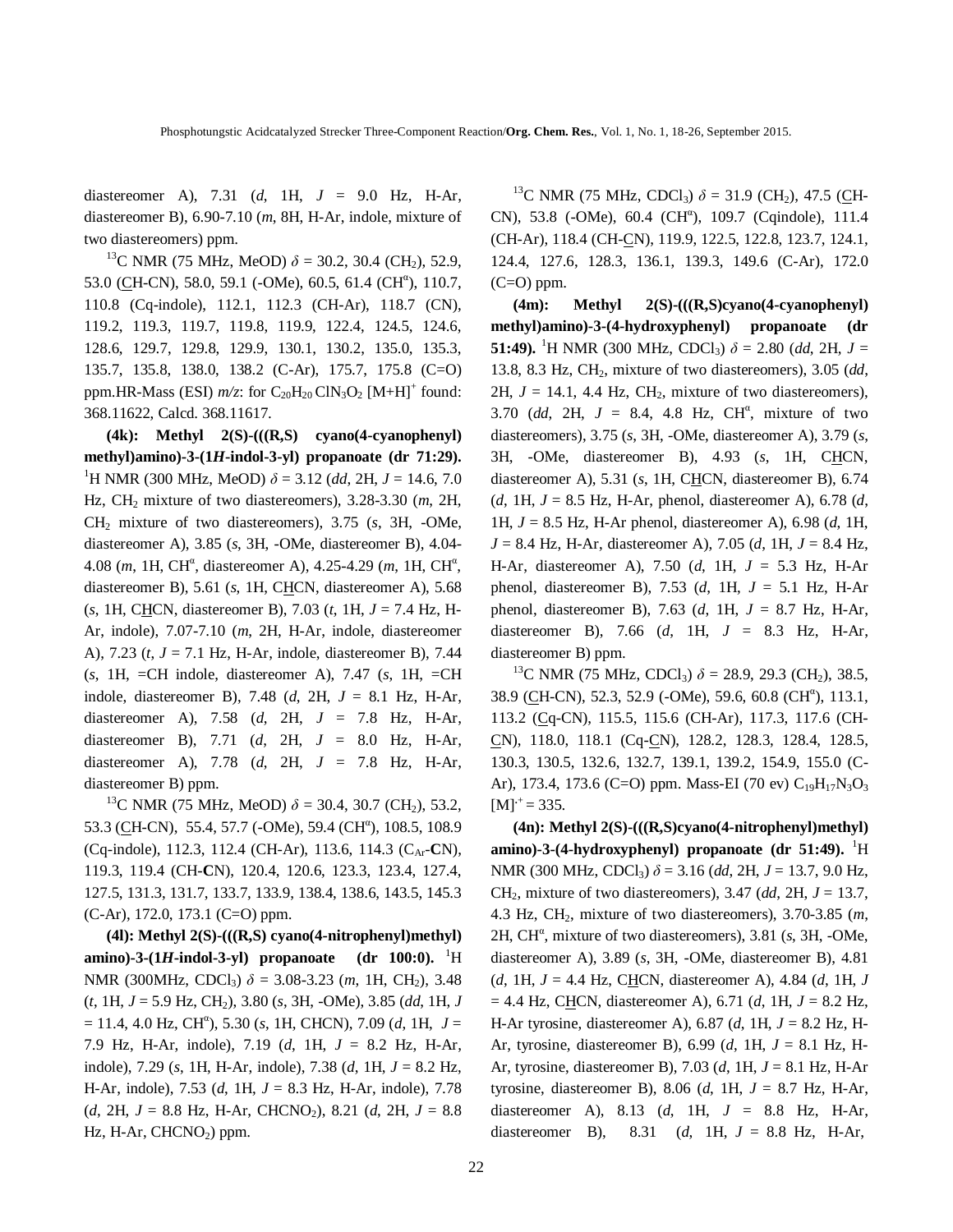diastereomer A), 8.40 (*d*, 1H, *J* = 8.7 Hz, H-Ar, diastereomer B).

<sup>13</sup>C NMR (75 MHz, CDCl<sub>3</sub>)  $\delta$  = 38.7, 39.2 (CH<sub>2</sub>), 39.5, 39.6 (CH-CN), 66.3, 66.6 (-OMe), 66.7, 66.9 (CH<sup>a</sup>), 115.2, 115.6 (CH-CN), 121.4, 122.6, 123.4, 123.8, 124.4, 127.6, 129.3, 129.6, 130.2, 130.4, 156.4 (C-Ar), 170.4, 170.5 (C=O) ppm. HR-Mass (ESI)  $m/z$ : for C<sub>18</sub>H<sub>18</sub>N<sub>3</sub>O<sub>5</sub> [M+H]<sup>+</sup> found: 356.09492, Calcd.: 356.09499.

#### **RESULTS AND DISCUSSION**

Initially, methyl esters of amino acids were prepared through reaction of amino acids such as phenyl alanine, tyrosine, and valine with thionyl chloride in methanol in excellent yields. Then, the three-component reaction of phenyl alanine methyl ester, 4-chloro-benzaldehyde and trimethylsilyl cyanide was selected as a model reaction to optimize the reaction conditions.

It is noteworthy that in the absence of acidic catalyst, only a trace amount of the desired α-amino nitrile **4b** was formed even after 12 h (Table 1, Entry 4). However, when the reaction was performed in the presence of catalytic amount (10%) of phosphotungstic acid, the desired product **4b** was obtained in 85% yield and the ratio of diastereomers was 64:36 (Table 1, Entry2). In the presence of Brønsted acid ((*s*)- (+)-1,1′-binaphtyl-2-2′diyl hydrogen phosphate)

 **Table1.** Effect of Catalyst for the Synthesis of *α*-Amino Nitrile **4b** through Three-Component Reaction Using Phenyl Alanine Methyl Ester

|              | COOMe.<br>$H_2N$<br>Triethylamine<br>H<br>MeSiCN<br>$\ddot{+}$<br>10% Catalyst, acetonitrile<br>$\ddot{}$<br>reflux<br>1b<br>3<br>2a | Cl       | COOMe<br><b>CN</b><br>4b |
|--------------|--------------------------------------------------------------------------------------------------------------------------------------|----------|--------------------------|
| Entry        | Catalyst                                                                                                                             | Yield    | Diastereomer ratio       |
|              |                                                                                                                                      | (% )     |                          |
|              |                                                                                                                                      | $\theta$ |                          |
| $\mathbf{2}$ | $H_3[P(W_3O_{10})_4].H_2O$                                                                                                           | 85       | 64:36                    |
| 3            | $(s)$ - (+)-1,1'-Binaphtyl-2-2'diyl hydrogen phosphate                                                                               | 39       | 50:50                    |
|              | S-Proline                                                                                                                            | 78       | 50:50                    |

 **Table 2.** Synthesis of α-Amino Nitriles Using α-Amino Acids and their Diastereoselectivities Using Phosphotungstic Acid (10%)

| Entry | Aldehyde                           | Amino acid<br>methyl ester | Product                                                  | Yield<br>$(\% )$ | Diastereomeric<br>ratio |
|-------|------------------------------------|----------------------------|----------------------------------------------------------|------------------|-------------------------|
|       | $2-Br-C_6H_4$                      | $H_2N$<br>Me               | $\mathsf{H}$<br>$NC_{\lambda_{\nu}}$<br>Me,<br>Br<<br>4a | 58               | 54:46                   |
| 2     | 4-Cl-C <sub>6</sub> H <sub>4</sub> | $H_2N$                     | Н<br>$NC_{\nu\sim}$<br>4b<br>C.                          | 85               | 64:36                   |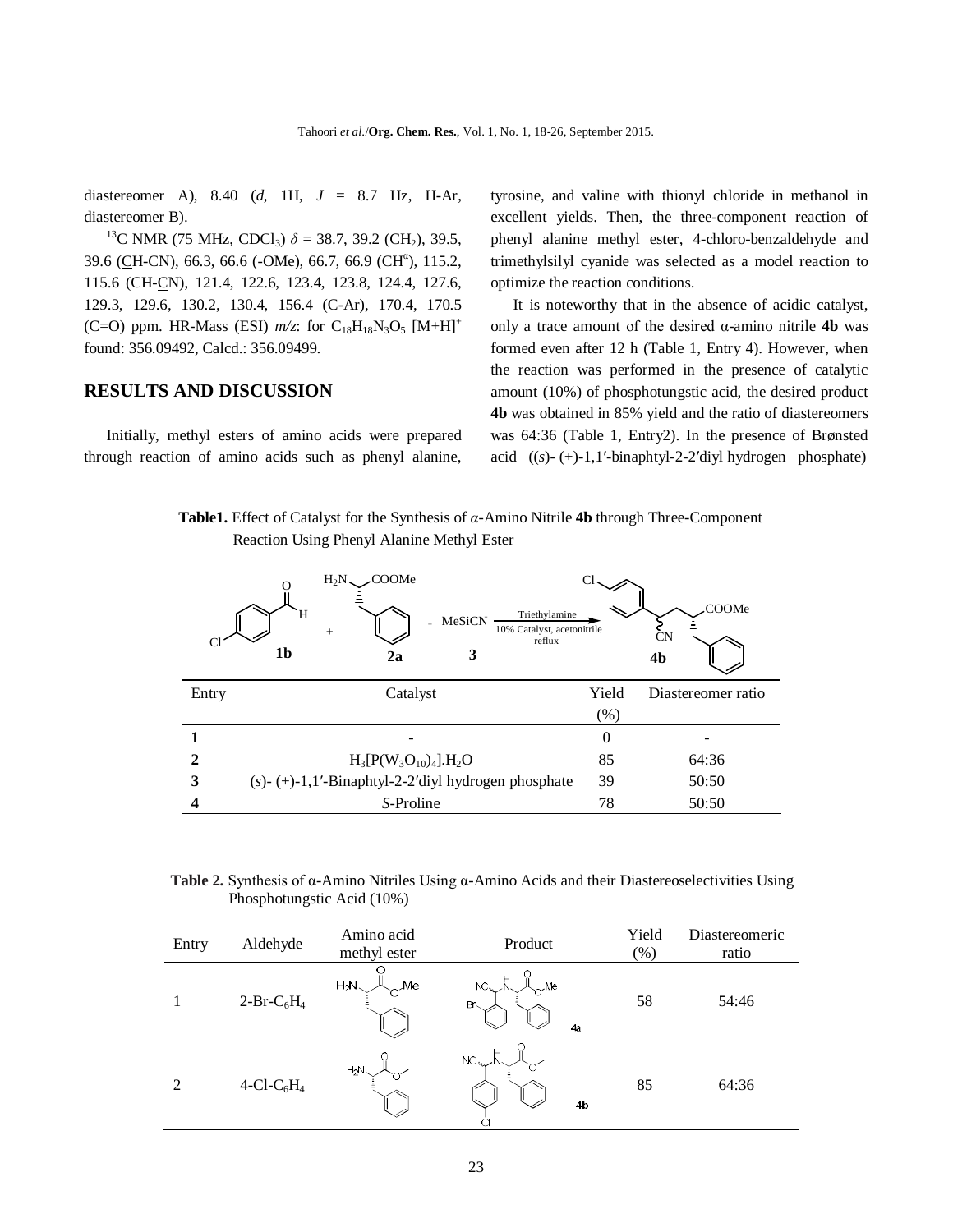| $\mathfrak{Z}$ | $4-NC-C6H4$                           | $\bigcup_{\mathsf{O}^{\sim \mathsf{Me}}}^{\mathsf{O}}$<br>$H_2N_{\sim}$                                                                                                                                                                                                                                                                             | $\underbrace{\bar{\mathsf{D}}}_{\mathsf{O}}^{\mathsf{O}}$ Me<br>$NC_{\text{max}}\pi$<br>4c<br>ĊΝ               | 72     | 59:41 |
|----------------|---------------------------------------|-----------------------------------------------------------------------------------------------------------------------------------------------------------------------------------------------------------------------------------------------------------------------------------------------------------------------------------------------------|----------------------------------------------------------------------------------------------------------------|--------|-------|
| $\overline{4}$ | $4-O_2N-C_6H_4$                       | $H_2N \searrow 0$ Me                                                                                                                                                                                                                                                                                                                                | $NC_{\nu_{\nu}}N_{\nu}$<br>4d<br>ŃΟ,                                                                           | 81     | 52:48 |
| $\mathfrak s$  | $2-Pr-C_6H_4$                         | $H_2N \underset{\vdots}{\overset{O}{\prod}} O^{\prime}$ Me                                                                                                                                                                                                                                                                                          | $\int_{\mathcal{O}}^{0}$ Me<br>a, čN<br>4e                                                                     | 48     | 63:37 |
| $\sqrt{6}$     | $4$ -Cl-C <sub>6</sub> H <sub>4</sub> | $H_2N \underset{\vdots \\ \longleftarrow}{\overset{\circ}{\bigcup}} O^{\prime}$ Me                                                                                                                                                                                                                                                                  | CI.<br>Me<br>ÅΝ.<br>4f                                                                                         | 75     | 52:48 |
| $\tau$         | $4-NC-C6H4$                           | $H_2N \underset{\underset{\text{in}}{\downarrow}}{\overset{O}{\bigcup}} O$ -Me                                                                                                                                                                                                                                                                      | NC.<br>$o^{\mathcal{M}e}$<br>4 <sub>g</sub>                                                                    | 76     | 51:49 |
| $8\,$          | $4-O_2N-C_6H_4$                       | $H_2N \underset{\vdots}{\overset{O}{\bigcup}} O$ . Me                                                                                                                                                                                                                                                                                               | ΟźΝ<br>Me<br>ĆΝ,<br>4 <sub>h</sub>                                                                             | 82     | 78:22 |
| 9              | $2-Pr-C_6H_4$                         | $\begin{picture}(120,17) \put(0,0){\line(1,0){15}} \put(15,0){\line(1,0){15}} \put(15,0){\line(1,0){15}} \put(15,0){\line(1,0){15}} \put(15,0){\line(1,0){15}} \put(15,0){\line(1,0){15}} \put(15,0){\line(1,0){15}} \put(15,0){\line(1,0){15}} \put(15,0){\line(1,0){15}} \put(15,0){\line(1,0){15}} \put(15,0){\line(1,0){15}} \put(15,0){\line($ | $o^{\mathcal{M}e}$<br>$NC_{\nu}$<br>Br.<br>4 <sub>1</sub>                                                      | 46     | 56:44 |
| 10             | $4$ -Cl-C <sub>6</sub> H <sub>4</sub> | $\alpha^{\text{Me}}$<br>$H_2N$<br>ÌМH                                                                                                                                                                                                                                                                                                               | $NC_{\text{max}}\underset{\sim}{\parallel}$ $\underset{\sim}{\parallel}$ $\underset{\sim}{\sim}$ Me<br>4j      | 78     | 51:49 |
| 11             | $4-NC-C6H4$                           | $\int_{\gamma}^{0}$ Me<br>$H_2N$<br>NΗ                                                                                                                                                                                                                                                                                                              | $NC_{\mathcal{N}\sim}\stackrel{H}{N}\stackrel{O}{\sim}Me$<br>Ҹ<br>4 <sub>K</sub><br>ĊN                         | 71     | 71:29 |
| 12             | $4-O_2N-C_6H_4$                       | $\overline{a}$<br>$H_2N$<br>o <sup>Me</sup>                                                                                                                                                                                                                                                                                                         | $NC_{n}$ $N_{\text{max}}$ $\theta$<br>4 <sub>l</sub><br>NO <sub>2</sub>                                        | $80\,$ | 100:0 |
| 13             | $4-NC-C6H4$                           | Me<br>$H_2N$<br>OH                                                                                                                                                                                                                                                                                                                                  | $nc1\sqrt{2}n$<br>4 <sub>m</sub><br>ĊΝ                                                                         | 58     | 51:49 |
| $14$           | $4-O_2N-C_6H_4$                       | .<br>Me<br>$H_2N$<br>ЮH                                                                                                                                                                                                                                                                                                                             | $\mathbb{R}$ $\mathbb{C}$ $\mathbb{C}$ $\mathbb{C}$ $\mathbb{C}$<br>$NC_{\sim}$<br>HC<br>4n<br>NO <sub>2</sub> | $70\,$ | 51:49 |

# **Table 2.** Continued

\*Isolated Yield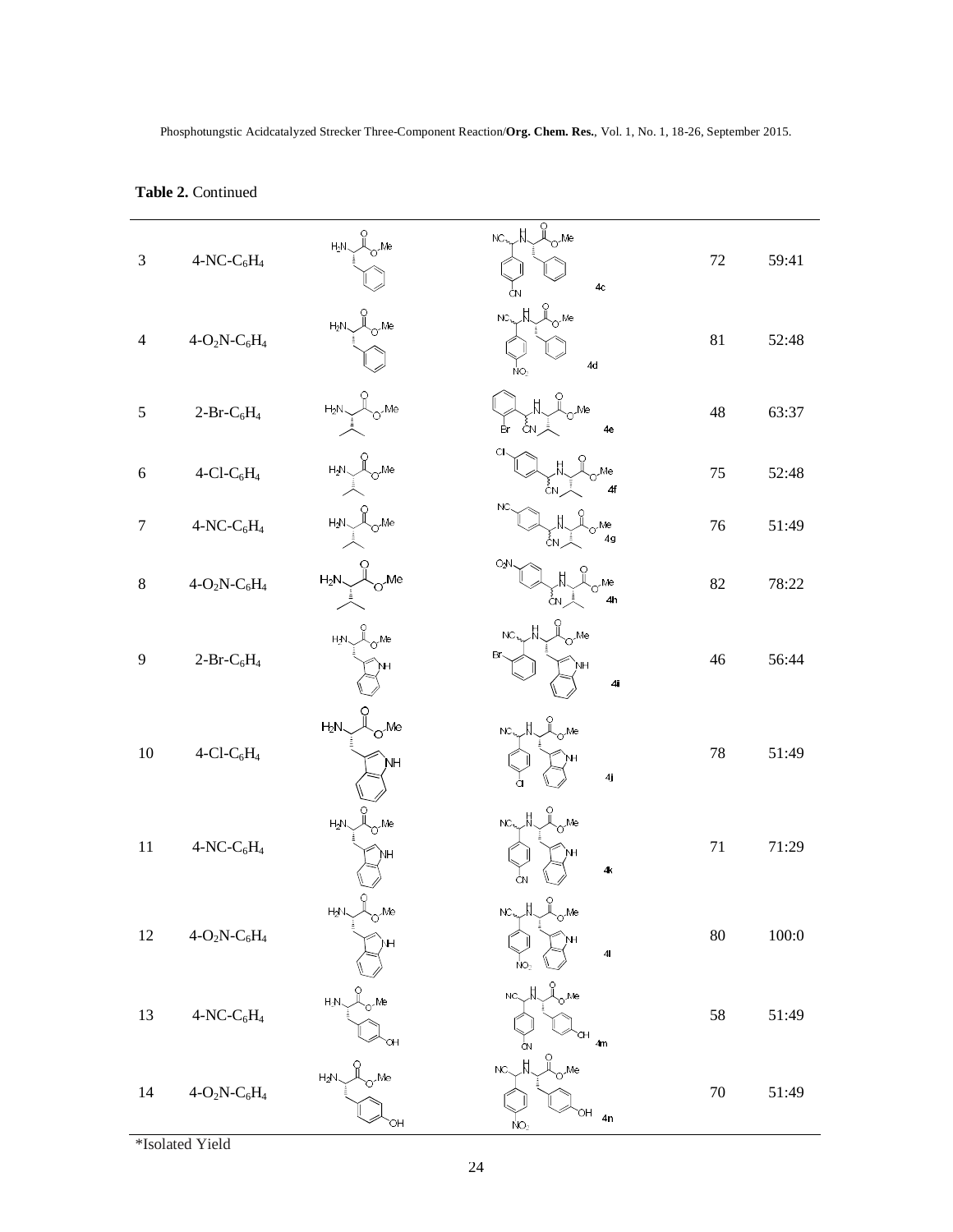the yield was 39% and the ratio of diastereomers was 50:50.

In an effort to optimize the reaction, reaction conditions were investigated by adding 5, 10 and 20% of phosphotungstic acid as acidic catalyst. The yields of desired *α*-amino nitrile **4b** were 60, 85, 87%, respectively. Meanwhile, the model reaction was carried out in different solvents such as MeOH,  $CH_2Cl_2$ , and acetonitrile. The best yield was obtained with 10% phosphotungstic acid in acetonitrile as a solvent.

According to these results, carrying out the reaction in acetonitrile and 10% of phosphotungstic acid was determined as the best reaction conditions. To achieve more diversity, some amino acid methyl esters and also aromatic aldehydes were used. The results are summarized in Table 2.

In general, reactions were completed after 12 h. Substrates with both electron-donating and electronwithdrawing substituents on the aryl group of aromatic aldehydes underwent reaction smoothly and gave good yields. The work-up procedure is simple; catalyst was filtered off and the purification of mixture was done using prep-TLC or washing the mixture with water and extraction with EtOAc.

The percentage of each diastereomer was determined using <sup>1</sup>H NMR spectra (Table 2). Appearance of a signal in <sup>1</sup>H NMR at  $\delta$  4.80-5.20 ppm are related to the CH-CN and a signal at δ 59.5-60.5 ppm and also a peak at 115.0-119.0 ppm for the nitrile group in  ${}^{13}$ C NMR are the best evidence for production of the corresponding *α*-amino nitriles.

Due to known activity of heteropolyacids in organic synthesis, we proposed that phosphotungstic acid plays a crucial role in fascinating this transformation through in situ generation of imine through activation of carbonyl moiety. After formation of imine, it could convert to iminium form which on subsequent nucleophilic attack of cyanide group afforded the corresponding *α*–aminonitriles in a one-pot reaction.

### **CONCLUSIONS**

In conclusion, phosphotungstic acid was found to be an efficient, clean, green catalyst for diastereoselctive Strecker reaction of *α*-amino acid methyl esters, aromatic aldehydes and trimethylsilyl cyanide. Operational simplicity, good

yields and using an environmentally friendly acid catalyst are advantages of this approach. The products have some functional group for further transformations.

# **ACKNOWLEDGEMENTS**

We are also thanking center of excellence in development of chemical methods (CEDCM) Bu-Ali Sina University of Hamedan for financial support.

### **REFERENCES**

- [1] S.P. Pathare, K.G. Akamanchi, Tetrahedron Lett. 53 (2012) 871.
- [2] S.G.K. Prakash, I. Bychinskaya, E.R. Marinez, T. Mathew, G.A*.* Olah, Catal. Lett. 143 (2013) 303.
- [3] D. Enders, J.P. Shilvock, J. Chem. Soc. Rev. 29 (2000) 359.
- [4] R. Reingruber, T. Baumann, S. Dahmen, S. Bräse, Adv. Synth. Catal. 351 (2009) 1019.
- [5] M. Mantri, O. de Graaf, J. van Veldhoven, A. Goeblyoes, D.K. von Frijtag, K. Jacobien, T. Mulder-Krieger, R. Link, H. de Vries, M.W. Beukers, J. Brussee, A.P. IJzerman, J. Med. Chem. 51 (2008) 4449.
- [6] R. Loeser, K. Schilling, E. Dimmig, M. Guetschow, J. Med. Chem. 48 (2005) 7688.
- [7] Y.D. Ward, D.S. Thomson, L.L. Frye, C.L. Cywin, T. Morwick, M.J. Emmanuel, R. Zindell, D. McNeil, Y. Bekkali, M. Giradot, M. Hrapchak, M. DeTuri, K. Crane, D. White, S. Pav, Y. Wang, M.-H. Hao, C.A. Grygon, M.E. Labadia, D.M. Freeman, W. Davidson, L. Hopkins, M.L. Jerry Brown, D.M. Spero, J. Med. Chem. 45 (2002) 5471.
- [8] R.O. Duthaler, Tetrahedron 50 (1994) 1539.
- [9] J. Wang, X. Liu, X.-M. Feng, Chem. Rev. 111 (2011) 6947.
- [10] H. Xie, A. Song, X. Song, X. Zhang, W. Wang, Tetrahedron Lett. 54 (2013) 1409.
- [11] S.K. De, J. Mol. Catal. A: Chem. 225 (2005) 169.
- [12] S. Paraskar, A. Sudalai, Tetrahedron Lett. 47 (2006) 5759.
- [13] S.K. De, Synth. Commun. 35 (2005) 653.
- [14] M. Narasimhulu, T.S. Reddy, K.C. Mahesh, S.M.